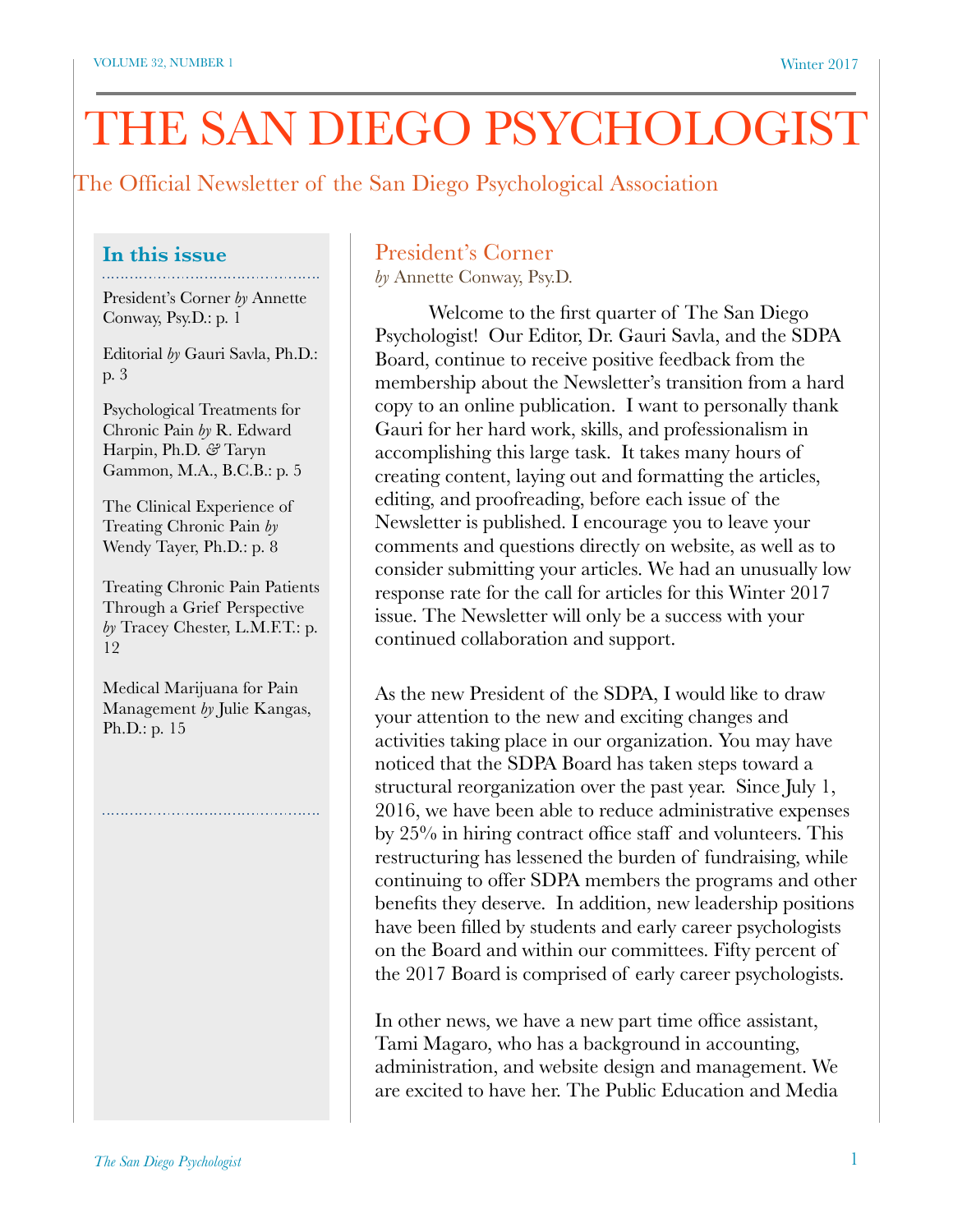### **SDPA Board of Directors**

*President:* Annette Conway, Psy.D. *President Elect:* Cynthia Cotter, Ph.D. *Past President:* Ellen Colangelo, Ph.D. *Treasurer:* Cynthia Cotter, Ph.D. *Secretary:* Micol Gonella, Psy.D.

*Members at Large* Patrick Savaiano, Psy. D. Michelle Carcel, Psy.D. Amanda Borlenghi, Psy.D. Shira Oretzky, Ph.D. Linda Collins, Ph.D. Saurabh Gupta, Ph.D. Mary Fox Squire, Ph.D. Divya Kakaiya, Ph.D., M.S. Abigail Weissman, Psy.D. *Student Representative:* Holly Bookwalter

# **Association Services**

*Legal Counsel:* David Leatherberry, J.D. *Psychology 2000:* Ain Roost, Ph.D.

### **SDPA Staff**

*Office Administrator:* Tami Magaro

# **The San Diego Psychologist**

*Editor:* Gauri Savla, Ph.D. [www.thesandiegopsychologist.com](http://www.thesandiegopsychologist.com)

*The SDPA offices are located at 4699 Murphy Canyon Rd. San Diego, CA 92123.* 

Committee (PEM) is vetting the soon-to-be-hired publicist in order to "brand" the SDPA so that it is more visible within the community. The Diversity and LGBTQ Committees continue their efforts in increasing diversity and inclusivity within the SDPA and the community at large. The Government Affairs Committee keeps members up-to-date on issues that are vital to the psychology.

We are also looking forward to hosting several upcoming events: The annual SDPA party is on April 29, 2017 at the Karl Strauss Brewery in Sorrento Mesa. In our ongoing commitment to serve our members, SDPA has partnered with the San Diego Psychiatric Society, San Diego Child and Adolescent Psychiatrists, and the San Diego Chapter of Marriage and Family Therapists (CAMFT) for its second annual Critical Issues in Child and Adolescent Mental Health Conference. The conference will take place on March 11, 2017. For more information and to register, visit [www.cicamh.com.](http://www.cicamh.com) The Ethics Committee is offering a CE workshop titled "Being Prepared for the Unexpected: Practice and Ethics of Preparing Your Professional Will" on May 13.

The Fall Conference this year will be held on October 14, 2017; it is being spearheaded by the CE Committee Chair, Dr. Mary Mulvihill, who has has been exploring new ideas for presenting up-to-date information. The Fall issue of the Newsletter will focus on the theme of the conference, which will be announced in the next few months.

The current issue of the Newsletter focuses on Pain and our role as mental health professionals in treating clients with chronic pain. Chronic pain and the management of the pain is a complex problem, and the most common reason individuals seek medical advice. According to the APA, approximately 100 million adults in the United States suffer from chronic pain, which is the leading cause of disability. The psychological repercussions are numerous: depression and anxiety, withdrawal from productive activities, social isolation, loss of self-esteem and purpose, loss of energy, the fear of being labeled "crazy" or that the pain is "all in my head," enforced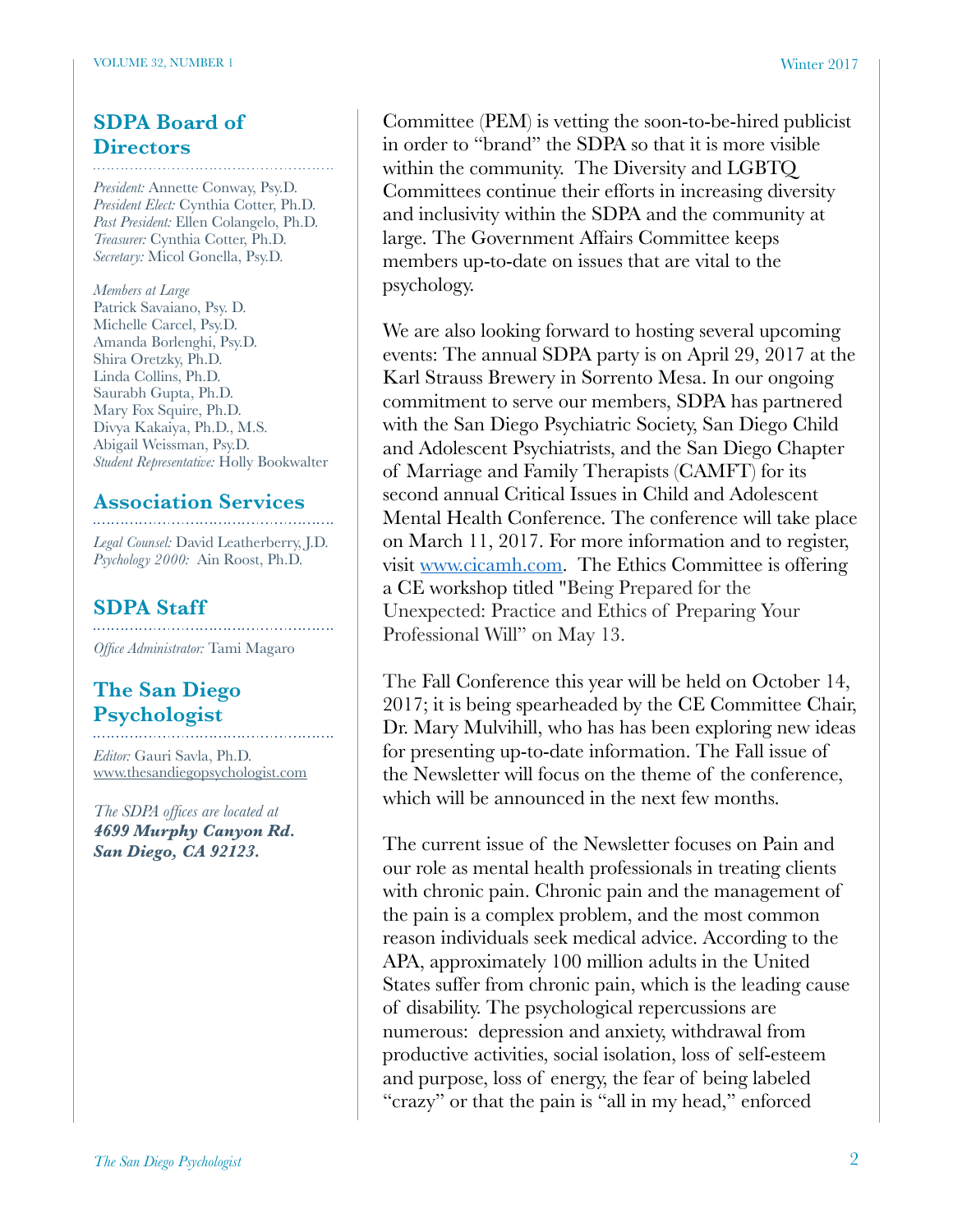dependency, and the misuse and addiction to opioids. This issue addresses the pioneering and integrative approaches to the problem associated with improved functioning and decreased psychological distress. It is hopeful to read about the advancements and the "out-of-the-box" strategies that are being researched and introduced as effective coping tools for pain relief.

You are welcome to contact me with your questions and suggestions via email [\(drconway@helptherapist.com\)](mailto:drconway@helptherapist.com) or via phone (858-342-0948).

Sincerely, Annette Conway, Psy.D.

#### Editorial *by* Gauri Savla, Ph.D.

Dear SDPA members and guest readers,

Welcome to the first issue of the 2017 *San Diego Psychologist*! We have a new President of the *SDPA*, Annette Conway, Psy.D., and a new Board of Directors. I have thoroughly enjoyed working with Annette so far, and am looking forward to our continued collaboration. Before I introduce the current issue and people who contributed to it, I would like to thank Ellen Colangelo, Ph.D., the outgoing President for her grace, kindness, and wisdom. I am grateful to have had her guidance as I navigated my first year as the Editor of *The San Diego Psychologist*.

The theme of the *Winter 2017* issue is *Pain*. When Annette and I discussed our plans for the Newsletter late last year, we mutually agreed that one of the topics of focus would be on the role of psychotherapy in treating patients with chronic pain. As psychotherapists, most of us have encountered patients with comorbid psychiatric disorders and chronic pain, with latter typically preceding the former. As a geriatric psychologist in private practice, I find that 60% of my current patients suffer from chronic pain. Indeed, all four of the articles that make up this *Pain* issue mention that chronic pain affects more people in the United States than diabetes, heart disease, and cancer, combined. That is roughly about 100 million Americans and counting. Pain is all-consuming, intractable, and in most cases, invisible. It requires that the sufferer embrace a "new normal," i.e., a life irrevocably changed by pain.

I was reading George Orwell's *"1984"* recently and one quote from the book especially jumped out at me: "Of pain you could wish only one thing: that it should stop. Nothing in the world was so bad as physical pain. In the face of pain there are no heroes." I found myself saying, "But there *are* heroes. I see some of them in my office every week." (I also beg to disagree with Mr. Orwell about his statement on physical pain; we know the devastating effects of psychological pain well in our profession.) I doubt there is anyone who suffers from chronic pain who does not wish that their pain would be gone; however, there are people who live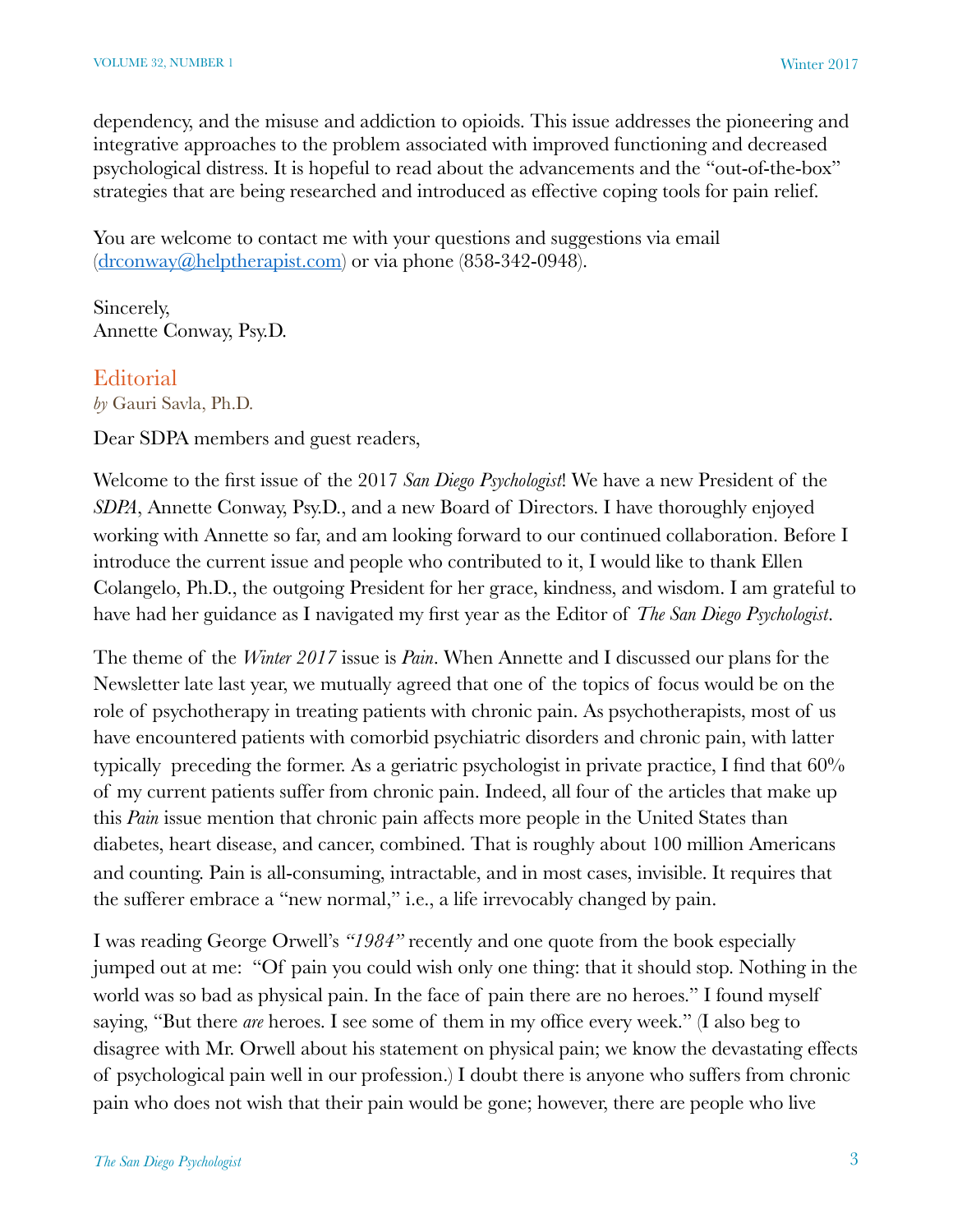valued lives despite their pain. Even those who merely *seek* psychotherapy because they are tired of their narrow, pain-centered lives are heroes. It is our job, as psychotherapists, to help them separate the reality of their pain from suffering on account of it. As I write this, I am acutely aware of the recent influence of the Acceptance and Commitment Therapy (ACT) bootcamp I attended a couple of weeks ago. I have been looking for new tools to help my clients with chronic conditions, and was intrigued by the ACT processes and principles and the evidence-based research supporting them. (I want to acknowledge that my curiosity about ACT was piqued as I edited the last issue of The San Diego Psychologist that focused on Mindfulness and Resilience; I want to sincerely thank Shoshana Shea and Jill Stoddard who both wrote excellent articles on ACT for the issue.)

As common as chronic pain is, we expected to receive an overwhelming response to our call for articles for this current issue. Unfortunately, we only received a small handful or articles, of which we selected two of the best ones. We solicited several more from experts in the field, from which we chose to publish two more articles. We reached out to physicians specializing in pain for their perspective on chronic pain management, but did not receive any positive responses.

So, four wonderful articles from five mental health professionals in San Diego make up the content of this Winter 2017 issue. Dr. Harpin and Ms. Gammon have written an excellent article giving a broad overview of the role of psychotherapy in pain management. It draws on Dr. Harpin's long career in pain research and practice, and we are fortunate to learn from his experience and knowledge. Dr. Tayer, who has now become a regular contributor to the Newsletter, has written a powerful article about her own experience with working with pain patients. As usual, it is evident that she pours her heart into her work. Similarly, Ms. Chester has written a thoughtful and personal article about her unique approach to treating chronic pain, as she draws parallels to grief therapy and Maslow's theory of Need Hierarchy. Finally, we invited Dr. Kangas to write about the use of medical marijuana by chronic pain patients, given its increasing popularity over opioid use in this population. Her concise article is well written and is full of great information.

The resources and recommended readings suggested by the authors have been separately compiled into the Resources page. Please check them out if you are interested.

Our Spring 2017 issue, which we are hoping to publish by the end of May, will focus on Couples/Family Therapy with Diverse Clients. We would be grateful if those of you who have experience working with LGBTQIA, ethnic minority, or refugee families would consider contributing to the next issue. Submission guidelines may be found on the website.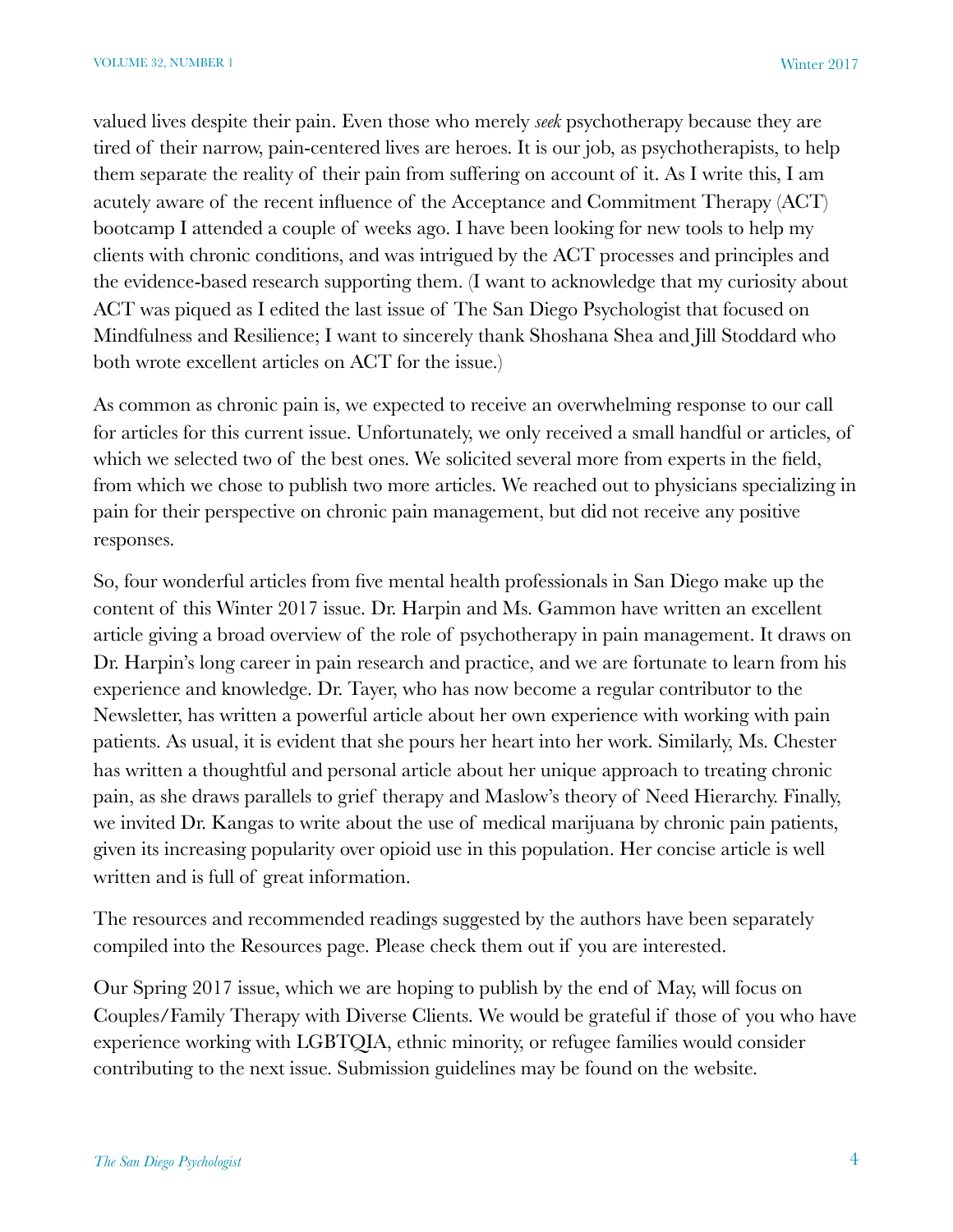Please share your feedback in the comments below, or email me at [TheSanDiegoPsychologist@gmail.com](mailto:TheSanDiegoPsychologist@gmail.com).

Thank you for reading.

Psychological Treatments for Chronic Pain *by* R. Edward Harpin, Ph.D. *&* Taryn Gammon, M.A., B.C.B.

**Introduction:** Chronic pain is defined as pain that persists beyond the expected time of healing (Loeser, 1991). The Institute of Medicine (2011) estimates that 100 million Americans experience some form of persistent pain with an estimated cost to society of \$600 billion per year. Jensen and Turk (2014) note that the prevalence of chronic pain now exceeds the accumulated rate of heart disease, diabetes and cancer. Gatchel & Oordt (2003) point out that chronic pain has multifactorial etiology that includes biological, psychological, social, and cultural factors. There is a wide array of biomedical treatments for chronic pain. However, the efficacy rates for these treatments have not been satisfactory (Chou et al., 2009; Turk & Theodore, 2011; Institute of Medicine, 2011) leading patients and their health care providers to seek other forms of treatment. This article will focus on psychological approaches to treating chronic pain.

**Psychological factors:** Psychological factors that may contribute to the experience of pain include mood, attention, quality of sleep, feelings of helplessness, depression, and anxiety, as well as beliefs about causation and ability to cope with or manage pain (Gatchel, 2004; Jensen & Turk, 2014; Williams, 2010) . The presence of psychological factors in chronic pain does *not* rule out the presence of biomedical factors; patients often interpret the identification of psychological factors to mean that the health care provider thinks that their pain is "all in their head" or, even worse, that they are "crazy." This may lead to wariness in trying psychological treatments that might be helpful in reducing and managing chronic pain.

**Theory:** The neuromatrix theory of pain posits that the perception of painful stimuli does not result from the brain's passive registration of tissue trauma, but from its active generation of subjective experiences through a network of neurons known as the neuromatrix (Melzack, 2001). May (2008) showed that changes in interacting areas of the brain that make up the "pain matrix" can differentiate chronic pain sufferers from healthy controls. The regions of the brain in this pain matrix include those identified in the affective, sensory, and cognitive elements of pain (Rainville et al., 1997; Luu & Posner, 2003; Jackson et al., 2006). These brain differences in patients with chronic pain are *not* believed to play a causative role in the development of chronic pain, but rather are the *result* of the chronic pain. These brain changes may negatively affect not only the patient's experience of the pain, but also the patient's ability to manage and cope with the pain as well as participate effectively in activities of daily living.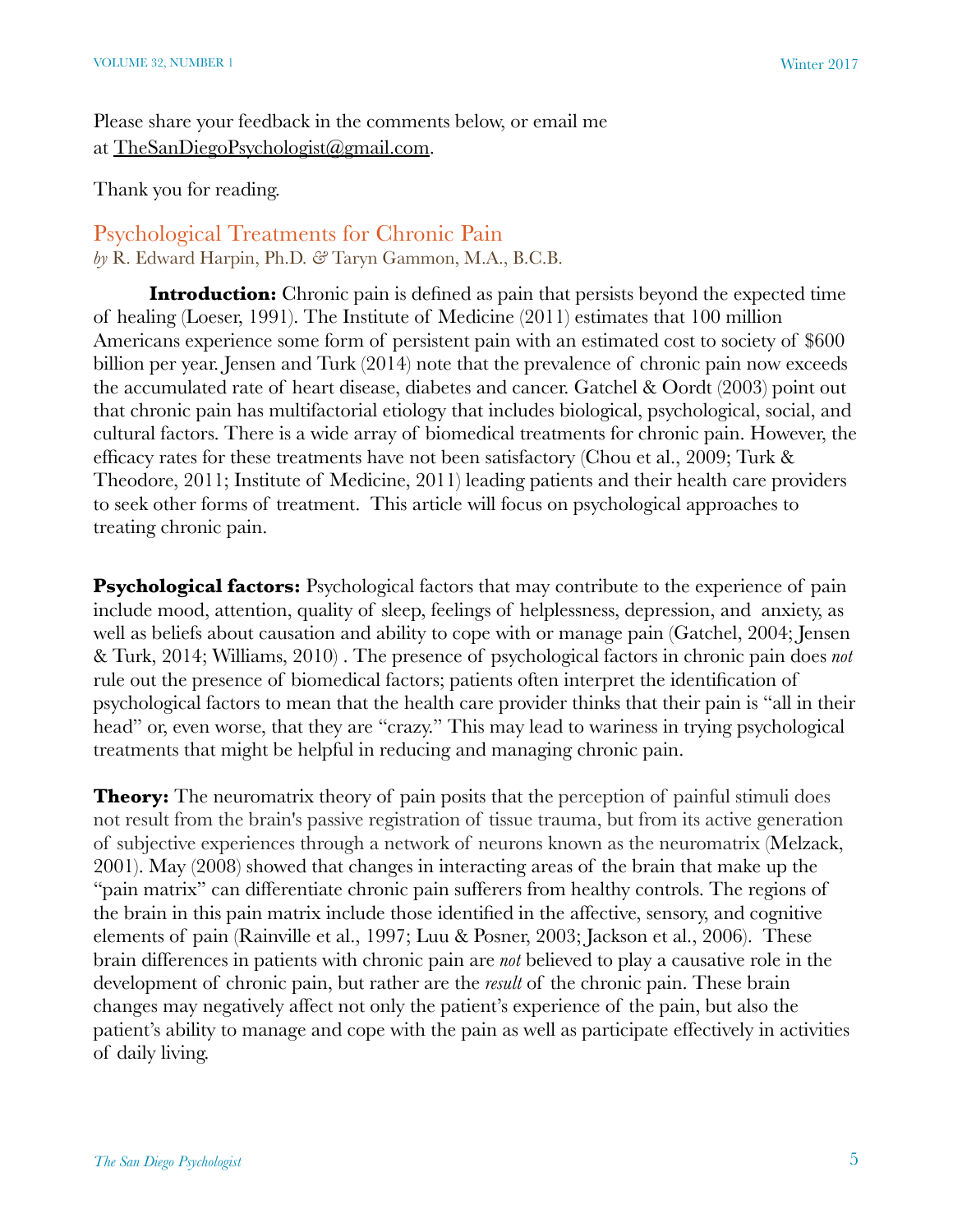**Opioids:** In an article discussing psychological treatments of chronic pain it is important to point out that patients with chronic pain are frequently treated with increasingly large doses of opioid pain medications such as hydrocodone and oxycodone for an extended period of time. These central nervous system depressant medications may interfere with cognitive functioning. They can also produce emotional effects such as irritability, which may interfere with social and occupational functioning. The development of opioid dependence is another risk of chronic opioid use.

**Cognitive behavior therapy:** A variety of psychological treatments are available for treating patients with chronic pain. One such treatment, with evidence-based support (Williams et al., 2012), is cognitive behavior therapy (CBT). CBT can target the cognitions, emotions and behaviors associated with chronic pain, such as, beliefs related to chronic pain that negatively affect a patient's functioning. For example, the belief that, "My life is ruined because I can't do what I used to do," might be reframed to, "There are other activities I can do that will meet the goals I had for my former activities." In a controlled study of CBT with chronic pain, Smeets et al. (2006) showed that change in pain beliefs was the mediator in improvements in pain intensity as well as disability status. The research has not shown strong evidence for long-term maintenance of the positive effects of treatment, suggesting that ongoing support might be helpful in maintaining the gains.

**Acceptance and commitment therapy:** Another psychological approach to treatment of chronic pain is Acceptance and Commitment Therapy (ACT). ACT for chronic pain is based on the theory that avoidance of pain and situations that might lead to pain results in lower quality of life, increased disability, and poor development of skills for coping with pain. Instead, ACT uses a mindfulness-based approach to teach acceptance of thoughts and feelings. A number of randomized controlled trials (RCTs) provide support for the effectiveness of ACT in coping with chronic pain (McCracken & Vowles, 2014).

**Mindfulness-based stress reduction:** Mindfulness-based stress reduction (MBSR) is another psychological intervention that has been used to treat chronic pain (Kabat-Zinn, 1982). Studies have shown improvements in pain ratings, other medical symptoms, psychological functioning, and decreased use of medical services. Cherkin et al. (2016) showed MBSR and CBT to be equally superior to Treatment as Usual (TAU) in treating chronic low back pain.

**Interdisciplinary treatment:** Due to the ever-increasing evidence for the multifactorial causation of chronic pain, interdisciplinary treatment is gaining increasing recognition as the gold standard for treating chronic pain (Institute of Medicine, 2011; Monson et al., 2012; Gatchel et al., 2014). Interdisciplinary treatment programs for chronic pain typically include medical monitoring, physical activity (e.g., physical therapy, exercise, yoga) and a psychological component (e.g., psychotherapy, biofeedback). Interdisciplinary programs commonly focus on teaching the patient pain self-management strategies, thereby reducing their dependence on health care providers.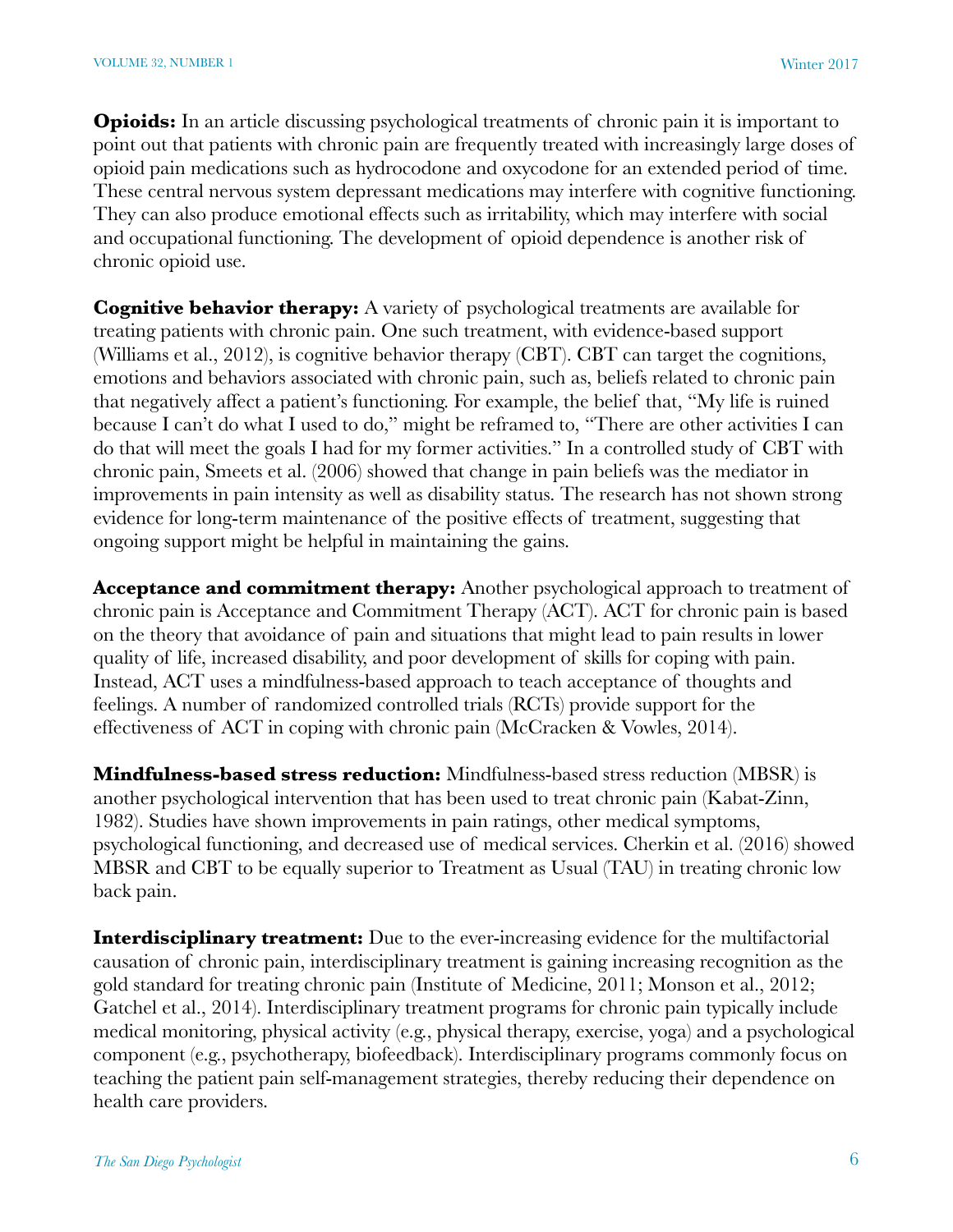**Biofeedback:** Biofeedback involves measuring a pain-related physiological parameter in a patient in "real time" and "feeding back" the measurement information to the patient and therapist via a computer with monitor. The purpose of the biofeedback is to facilitate the patient's ability to influence the physiological parameter being measured. Patients can learn not only to influence their physiology, but also to identify cognitive and situational triggers for changes in physiology. These triggers can then be addressed by the therapist in psychotherapy. The most common biofeedback modalities used in chronic pain treatment are electromyography (EMG), thermal (blood vessel constriction: BVC) and heart rate variability (HRV).

EMG biofeedback treatment is used to treat the chronic muscle tension that leads to chronic muscle pain. Electrodes are placed on the skin in the area of the affected muscles. Patients are then taught how to influence the levels of muscle tension and are able monitor their progress via the computer. Patients also learn that their muscle tension fluctuates as they experience different emotions, providing direct evidence for the mind-body connection. Evidence for the efficacy of EMG biofeedback is strongest for temporomandibular joint disorder (TMD), tension headaches, and migraine headaches (Crider et al., 1999; Schwartz & Andrasik, 2003). Clinical observation of benefit supports the use of EMG biofeedback in the treatment of neck and back pain as well as fibromyalgia, though the research evidence isn't strong (Mayo Clinic Health Letter, 2013).

Heart rate variability (HRV) biofeedback involves the use of paced breathing to increase selfregulation of the autonomic nervous system. Using external sensors, the patient's cardiac and respiration rates are measured and this information is displayed for the therapist and patient via computer with monitor. The patient is then taught to breathe at a rate of ten or fewer breaths per minute in order to induce a state of autonomic "balance." Autonomic balance can be described as a physiological state in which sympathetic activation is decreased and parasympathetic activation increased. It may be that this change in autonomic activity affects the previously mentioned "pain matrix" in the brain to reduce the patient's experience of the pain. Studies by Hallmann et al. (2011) and Schmidt et al. (2013), showed decreased levels of pain in patients with neck pain and TMD respectively.

**Future directions:** Although there have been many advances in the understanding and treatment of psychological components of chronic pain, there is still much work to be done, both in research and practice. A collaboration between researchers and clinicians is indeed warranted, in order to address the barriers to clinical improvement and to disseminate and apply the large body of research to clinical practice in a more impactful manner. For example, the first author (Harpin) has 40 years of clinical experience in chronic pain and a growing body of research that suggests that the way individuals with chronic pain relate to themselves may impact their functional impairment and how they respond to treatment. Often people with chronic pain judge themselves harshly for their pain conditions, and/or refuse to prioritize their self-care because of long-held beliefs about putting the needs of others ahead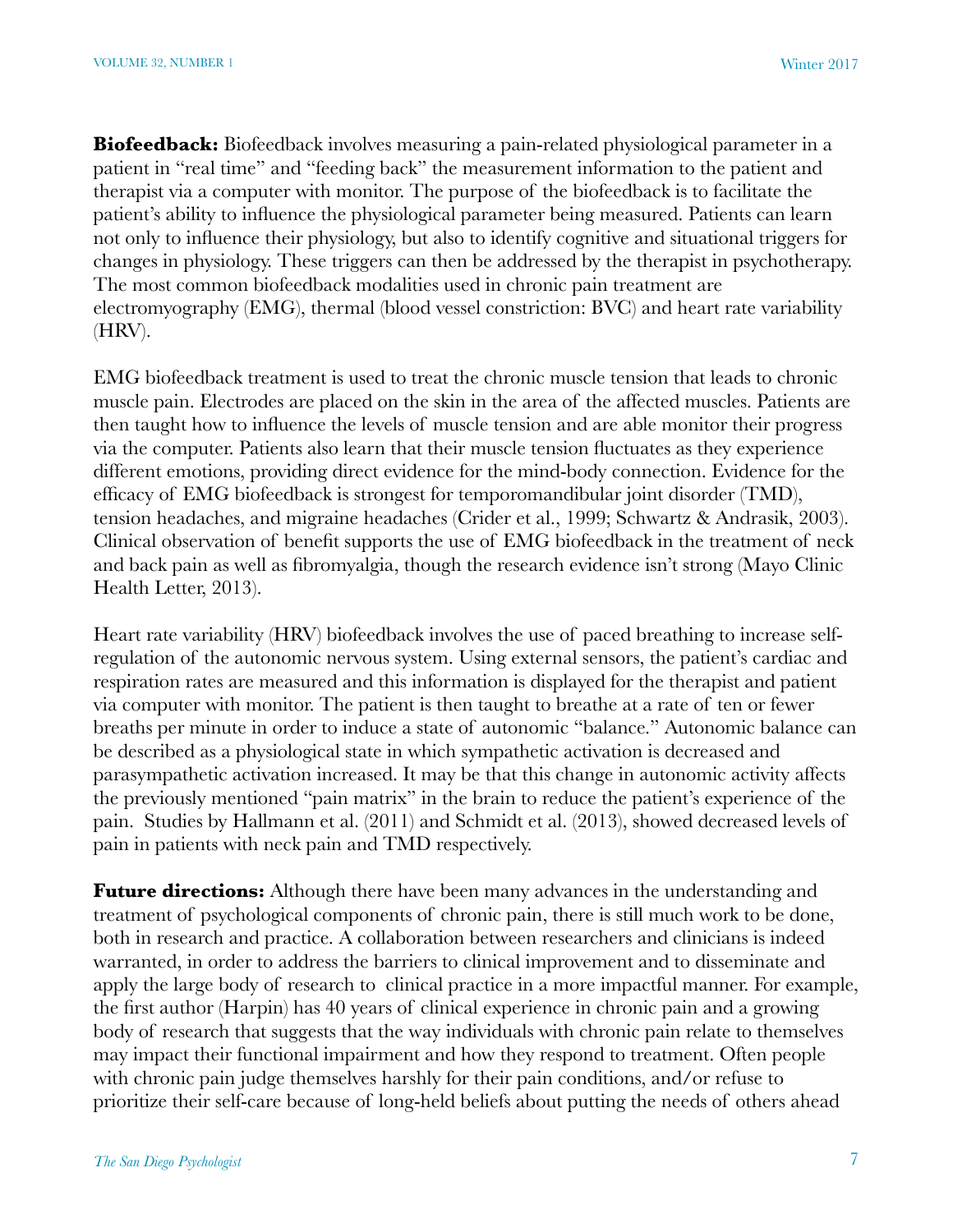of their own. A treatment program has been developed at the Sharp Hospital's Pain Rehabilitation Program to address this need, incorporating evidence-based psychotherapeutic modalities as well as a novel focus on self-compassion.

One of the co-authors of this article (Gammon, 2016) conducted a controlled trial of the outpatient interdisciplinary self-compassion-based intervention at the Sharp Pain Program. One-hundred-twenty-six patients participated in one of two mindfulness- and acceptancebased interventions. 1) (TAU) comprising behavioral therapy, biofeedback, and physical therapy; or 2) Therapeutic Self-Care (TSC), a structured 12-week group intervention in which TAU modalities were integrated within a self-compassion framework. Self-compassion, pain and depression were measured at baseline, and post-intervention. Both interventions demonstrated comparable statistically significant reductions in depression. Significant improvements in self-compassion and pain were observed only in the TSC condition, although the between-group differences in these domains were not significant. Additionally, improvements in self-compassion in the TSC group were significantly related to improvements in depression and pain. The results of this study suggest that self-compassion may be an important treatment target for individuals with chronic pain. Gammon's study reflects a much larger movement in the field to develop and assess integrative treatments for chronic pain that promote self-management of chronic pain and refine our understanding of which treatment approaches are most beneficial for which patients.

#### The Clinical Experience of Treating Chronic Pain *by* Wendy Tayer, Ph.D.

Pain is a multivariate, multifaceted syndrome that presents in complex ways in outpatient psychology settings. Pain can be the result of a variety of illnesses or injury, including (but not limited to) sports injuries, rheumatoid arthritis, lupus, chronic fatigue, spinal stenosis, automobile or workplace accidents, and so forth. Often, the psychotherapist's office is the end of the line for pain patients after physicians and pain experts have not been able to alleviate or eliminate their pain through medical interventions. If you have ever treated patients with pain disorders, you know that they present with a range of emotional symptoms, including depression, anxiety, irritability, anger, resentment, guilt, sadness, and fear. These cases can be daunting and often challenge our strength, resilience, skill and boundaries as practitioners.

Pain affects more people in the United States than cancer, heart disease and diabetes combined. According to the Institute of Medicine of the National Academies, 100 million Americans live with chronic pain (The American Academy of Pain Medicine [www.painmed.org/patientcenter/facts\\_on\\_pain.aspx#chronic\)](http://www.painmed.org/patientcenter/facts_on_pain.aspx#chronic). The economic burden of chronic pain is enormous: the cost of treating pain and the loss of work productivity due to disability and sick days ranges from \$560 billion to \$635 billion. These numbers are astounding.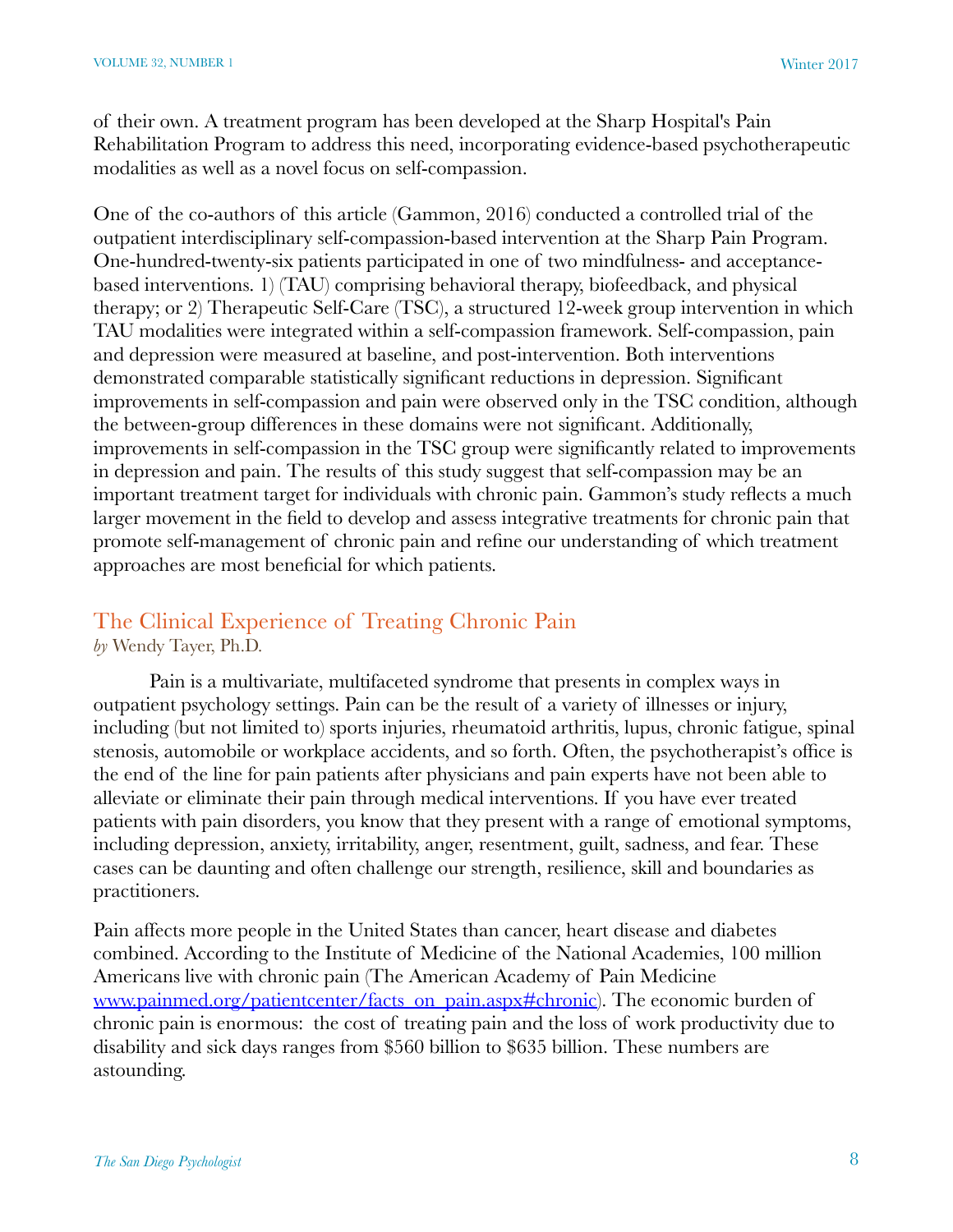The personal costs of living with pain are similarly staggering. In the behavioral medicine literature, chronic pain is defined as pain that is persistent and, at the same time, unpredictable. When I ask my pain patients if there is a pattern to their pain, they are hardpressed to predict and anticipate their pain episodes; indeed, they often experience a sudden onset of pain during office visits, evidenced by their pain behaviors. The unpredictability of pain episodes interferes with the ability to plan one's life activities. Unexpected losses can negatively affect finances, relationships, work productivity, entire careers, ability to ambulate and/or exercise, and cognitive function, among others. Often, one's life focus shifts to the management of pain to the detriment of overall quality of life.

*What is the physiology of a chronic pain episode?* **Pain signals start and continue to** fire in the nervous system for weeks, months, even years. It is as if there is a malfunction in the body's pain signaling system. Some people can tie their pain to an accident or disease process while others experience pain with no apparent physical cause. According to the CDC, back pain is the most common pain complaint followed by headache/migraine, neck pain, and facial pain. Most chronic pain patients have more than one pain complaint or pain site. Adults with low back pain tend to fare worse in terms of mental and physical health than those who do not have pain conditions. They report severely limited physical activity and tend to experience severe psychological distress to a much greater degree than people without low back pain. Particularly disturbing is the fact that 20% of Americans complain of disrupted sleep 3-4 nights a week due to pain or bodily discomfort. According to the National Health Interview Survey in 2009, women in general are higher pain symptom reporters than men, and they report headache and facial pain at twice the rate of men.

#### *How do chronic pain patients present in therapy?*

There is no aspect of any of pain patients' lives that is not affected by pain. They are often referred by the primary care providers, pain doctors or other specialists because they appear to be depressed, irritable, anxious and/or adapting poorly to their pain condition. Most pain patients who engage in outpatient psychotherapy are or have been high functioning, bright, successful adults with careers and families or relationships who have experienced a sudden, dramatic shift in their lives due to their pain; often, it causes them to give up their job, livelihood, social life, travel plans, love relationships, and recreational activities such as sports and physical fitness. The degree and multifaceted nature of loss for this population is often palpable and overwhelming. Out of nowhere they are forced to rethink their personal identity, purpose, goals, and future at times in their lives when they otherwise would be at their prime in terms of productivity and activity. They come in with detailed stories to tell, asking to be heard, validated, supported, helped to rebuild their lives and redevelop their self-perceptions. It is a daunting task from a clinician's perspective.

# *What is my role as a psychologist?*

I work at the University of California, San Diego (UCSD), a giant healthcare system, where many of our patients are referred through the medical group. My background as a behavioral medicine psychologist has trained me to conceptualize chronic pain cases from a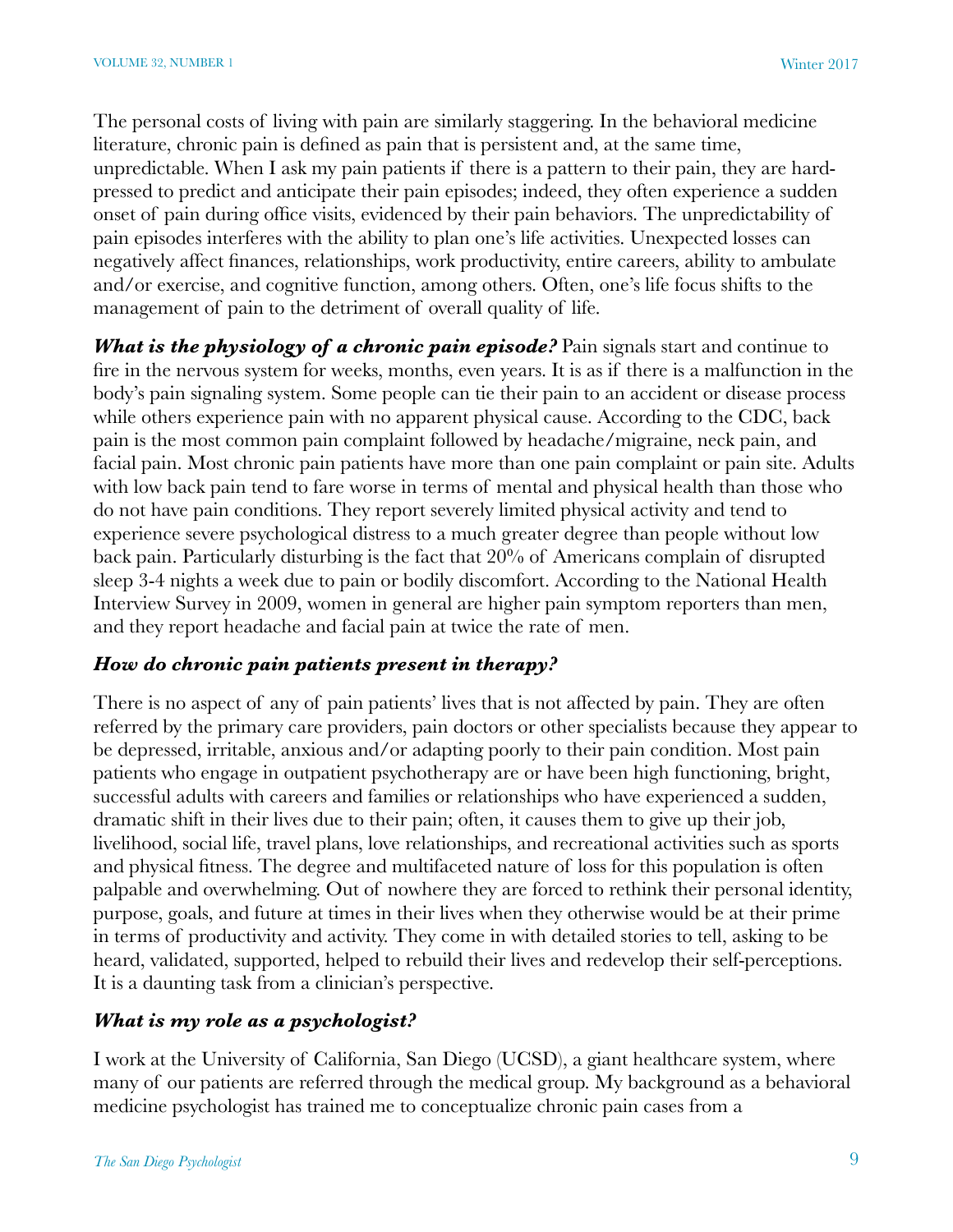biopsychosocial perspective that is inherently holistic and multidimensional. Chronic pain patients often present to my office as the last resort after having exhausted standard pain treatment modalities; a subset of these patients are seeking therapy because a mental health visit has been deemed a condition of further treatment. In many cases, physicians sense that their patient has a psychological condition that is related to their pain syndrome; or they refer the patient for a psychological evaluation to aid in their decision-making about whether the patient is able to effectively manage or cope with a particular treatment. In some instances, physicians are not able to definitively diagnose the root cause of the pain and sometimes tell the patient and write in the chart that the patient has a psychosomatic disorder which necessitates a psychiatric evaluation. These patients, usually women, often leave these appointments in greater distress than when they arrived. I have seen many of these patients in my practice, who tend to be high functioning, insightful women who stay in therapy, are not interested in "secondary gain," and have a rare genetic or autoimmune disorder that is difficult to diagnose or does not meet full criteria for a common autoimmune disease such as MS or lupus. I have challenged their physicians' "patient-blaming" chart notes, and advocated for these patients in my own chart notes; I have also, on occasion, referred them to physicians and other allied health professionals who are empathic, open-minded, align with their patients and think broadly about their symptom presentations. Opioid dependence is another common occurrence with this population.

#### *What does an initial visit with a chronic pain patient entail?*

After obtaining written informed consent for psychotherapy, I typically ask for releases of information to collaborate with other treating practitioners as a team approach is optimal due to the complexity and variability of pain relief and treatment outcomes. (To that end, I also attend a monthly multidisciplinary pain management grand rounds meeting.) My working relationship with other treatment providers allows me to advocate for my patients who often are perceived as "difficult" or "demanding."

My first visit with a chronic pain patient entails a complete biopsychosocial history which includes a standard intake as well as questions about medical/health history, coping style/ history, disability status, use of substances and medications for pain management, pain rating scale, observation of pain behaviors, existence of caregivers, and often a multidimensional pain questionnaire such as the McGill Pain Questionnaire. I pay special attention to consistency of pain complaints with medical history and pain behavior, pain ratings, degree of cognitive flexibility, psychiatric history and response to the initial interview as predictors of patient prognosis and therapy outcome. I also educate the patient about psychotherapy as a process of self-exploration and reflection in addition to pain as a challenging life experience, normalizing the patient's complaints.

# *What does psychotherapy entail?*

Therapeutic alliance is crucial to successful psychotherapy outcomes in chronic pain patients, as are regular, weekly sessions and taking responsibility for the work of therapy. Pain patients often do not have partners or friends who understand their experience, or know how to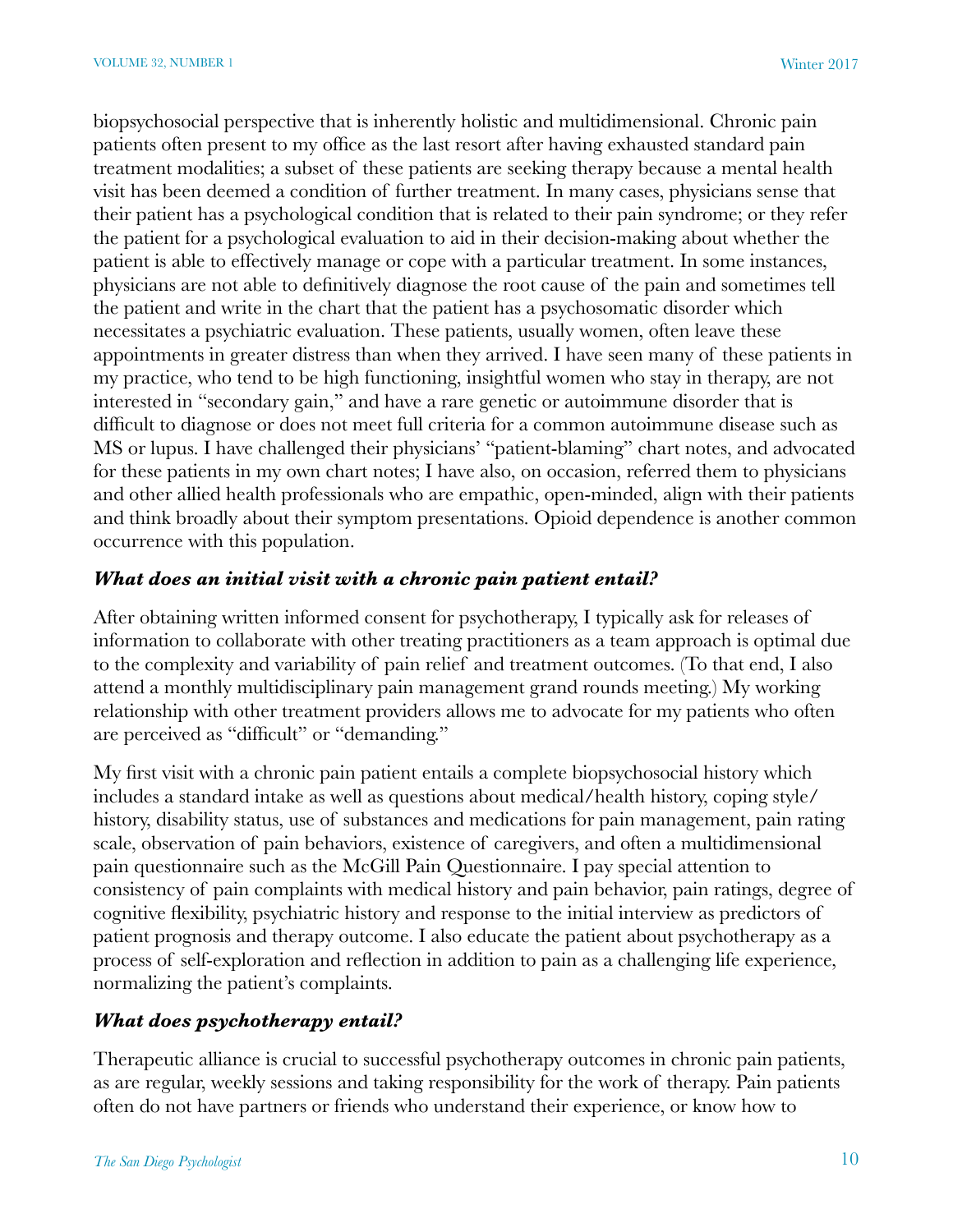respond or support them. A patient's premorbid level of self-worth often has plummeted, and they need a safe place to vent and reality-test their current cognitive-emotional response to their disabling pain. The therapist is one of the most potent sources of support in these patients' lives.

#### *What treatment approaches are utilized and effective?*

Empirical literature abounds with evidence supporting the efficacy of Cognitive Behavioral Therapy (CBT), operant conditioning, mindfulness and Acceptance and Commitment Therapy (ACT). CBT, owing to its long history, is supported by a large body of research; in particular, studies support the efficacy of problem-solving, therapeutic journaling, cognitive restructuring and operant conditioning for managing patient "catastrophizing" of their pain symptoms as well as pain-related fear responses to various stimuli. Although the efficacy of positive therapeutic alliance is well established in psychotherapy research in general, there are no studies examining this element specifically among chronic pain patients.

In my own practice, I strive to be present with my patients, and to create a non-judgmental and supportive space where they can safely express and work through their emotions and pain experience. My goal is to help my patients discover their own individual strengths and to thus empower those who feel greatly disempowered by their pain. If amenable, I practice meditation with them in order to facilitate acceptance and to reduce reactivity to their symptoms. Different approaches work for different patients; some merely want to vent and be heard, others want concrete coping strategies that they can practice at home. Regardless of technique, the ultimate goal is acceptance of this "new normal" and all that it entails; this process takes much time, commitment, patience, empathy, and attention. Therapy must be tailored to the individual patient, and usually is worthwhile and rewarding as most patients experience important changes in their expectations, view of themselves, ways of coping, reality testing, decision-making approaches, and reasoning abilities.

# *What are the common themes in therapy for chronic pain?*

People with chronic pain struggle with what is often an invisible symptom or syndrome, and evident only via self-report and pain behaviors. A common theme among this population is their anguish about not being believed or acknowledged by others for having a pain condition. In fact, they frequently have to deal with insensitive comments such as "get over it," "push" through it," "stop complaining," or even are openly confronted for having a handicapped placard and have to defend themselves to righteous strangers. These patients need empathy, and often, therapists are the only ones who will provide it to them. Simple interactions with loved ones or acquaintances become quandaries that must be addressed in therapy. To a chronic pain patient, the question, "How are you?" presents quite a dilemma: should he or she give a cursory response, i.e., "fine" or be honest about the fact that he/she feels miserable and/or exhausted?

Further, these patients are used to functioning independently and accomplishing a lot in a given day. They experience much difficulty lowering their expectations for their daily goals,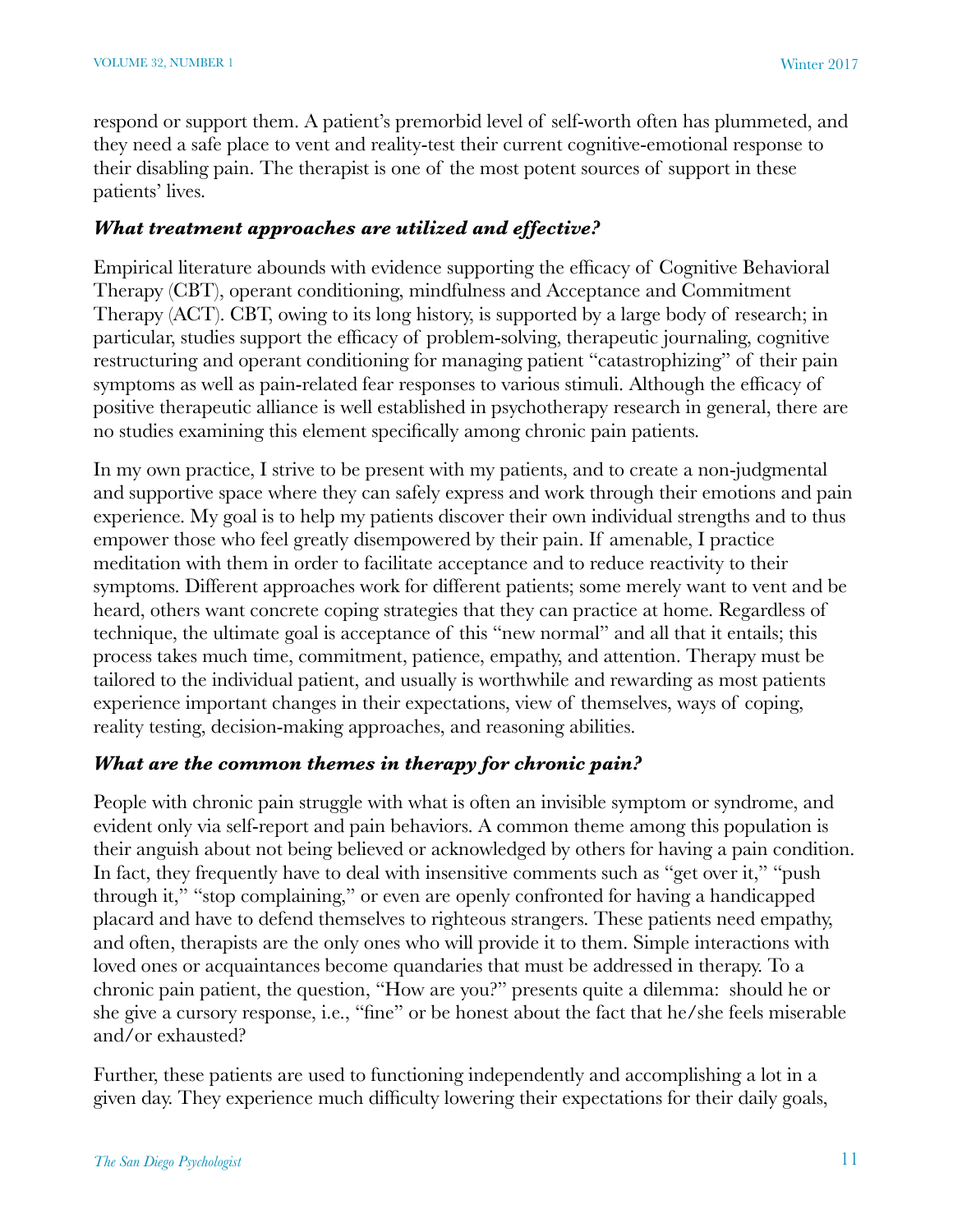pacing themselves because of their pain, learning to accomplish tasks in subsections due to limited periods of pain free functioning, not being able to make plans due to their pain and making decisions based solely on their pain level. Pain intensities vary for people; thus, on "good" days, people with pain tend to overexert because they desire a sense of normalcy and to meet their goals. However, as is often the case, they pay the price by finding themselves in increased pain, fatigue and anergia on the days that follow. This experience is demoralizing and literally, a painful reminder of their chronic condition.

Another common theme is the question of how one relates to one's pain condition/ experience. Specifically, we discuss whether an individual is defined by his/her pain or whether it is something they "have." Exploration of this relationship can open pathways for more personal reflection and cognitive flexibility in the process of adaptation. These issues represent the most prevalent topics among this population group. There are other therapeutic topics which this article space does not allow but that are discussed readily in the pain treatment literature.

Addressing pain and its emotional repercussions is undoubtedly the main goal of therapy. However, also important is my role in mediating the relationship between my patients and their physicians. As I mentioned in an earlier section, chronic pain patients are often perceived as "difficult." For physicians whose ultimate goal is to "cure" their patients, chronic pain patients are an enormous challenge and reminder of the limits of modern medicine. Besides, these patients can be demanding, needy and sometimes present with irritability, impatience and cognitive deficits or lapses. As part of a multidisciplinary treatment team, my goal is to facilitate fruitful communication between my patients and their treatment providers. To that end, therapy can also involve teaching enhanced appointment preparation strategies (such as writing a list of questions, taking notes, affect and body language coaching, etc.) to patients so that they can communicate more effectively with their doctors and develop functional, goaloriented working relationships with them.

*What is the typical course of therapy?* Treatment can range from participation in an Intensive Outpatient Program (IOP) or a six-week structured pain treatment group to years of individual psychotherapy, depending on many factors. In my experience, the need to be validated and understood is paramount in this population; also important, is the desire for hope and a functional future for these patients. Working with this population has challenged me to expand my repertoire of skills to help my patients, and also regularly tests my clinical skill set. I find that I am more present and compassionate as a result of my years of experience with chronic pain patients. It is ultimately humbling to know that as a clinician and an empathic human being, I have played such an important role in my patients' lives.

#### Treating Chronic Pain Patients Through a Grief Perspective *by* Tracey Chester, Ph.D.

The American Academy of Pain Management estimates that approximately 100 million Americans are living with pain today. That number astonishingly exceeds the number of people suffering from diabetes, heart disease, and cancer, *combined*. Pain-management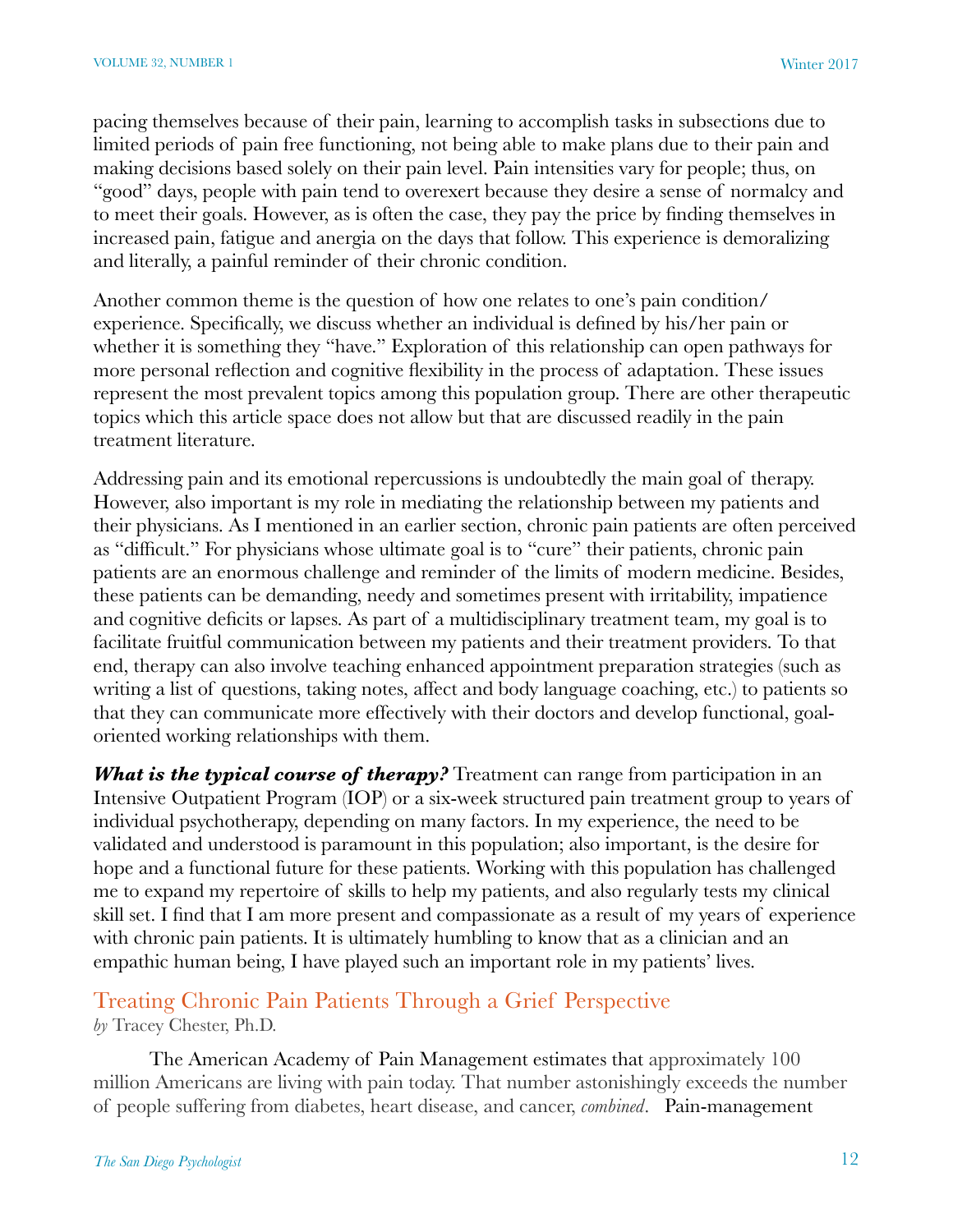specialists are becoming increasingly aware that chronic pain is associated with depression and other mood disorders (in fact, 77% of pain patients report feeling depressed). This has resulted in more psychotherapy referrals of patients with co-morbid chronic pain and mood disorders.

Cognitive Behavior Therapy (CBT) is currently considered to be the standard of care for psychotherapy approaches to pain management; however, Acceptance and Commitment Therapy (ACT) has been receiving more attention as its effectiveness has been consistently demonstrated in clinical trials. In my own practice, I use both CBT and ACT with patients suffering from chronic pain, with varying degrees of success. Indeed, many of my patients have completed a 12-week CBT or ACT pain management group program prior to beginning individual therapy. Both modalities teach useful tools, but in my clinical experience, I have found that a successful outcome is limited unless the patient has been allowed to grieve the loss of his or her pre-pain functioning.

How can one change in a 12-week group program into a person who is able to adapt to the new experience of being unable to function in various aspects of life due to their pain? Compounded by the invisibility of their pain (many patients present visibly as healthy), they are often led by these treatments to believe they are suffering because of their negative thoughts. Indeed, recent research suggests that the efficacy of CBT is limited to improvement in mood immediately following treatment, but not in long-term pain and functional status. I propose that regardless of treatment modality, allowing the patient to grieve for the loss of their pre-pain self is essential for the ultimate success of that treatment. Guiding a patient through this grief is especially important when he or she understands for the first time that the acute pain they have been experiencing is now their new reality; it is now considered chronic pain. They have exhausted all means for a "cure," i.,e., they have failed multiple medication trials, undergone surgery, and have tried complimentary medicine without success. They have now entered a new stage in their treatment process: pain management. Acceptance of this stage requires giving up hope of a pain-free existence, and can be accompanied feelings of despair, hopelessness, anxiety, and/or anger. It is at this stage that they are referred to or seek help from mental health professionals.

Working with pain patients is personal to me; I am a chronic pain patient myself. My personal and professional experiences with pain management, along with my background as a grief counselor for the erstwhile San Diego Hospice and Elizabeth Hospice for five years have given me a unique perspective on pain. I have noted the striking similarities between losing a loved one and losing one's health to chronic pain. For example, the majority of people are shocked by the death of a loved one even when the latter has been ill for a long time; similarly, a person who has lived with pain for many years reacts with shock when he or she realizes that the pain will never completely go away. Viewing chronic pain it in this light can offer insight into what patients are experiencing. Furthermore, the invisibility and misunderstanding of their condition by friends, families and co-workers can greatly compound the feelings of grief.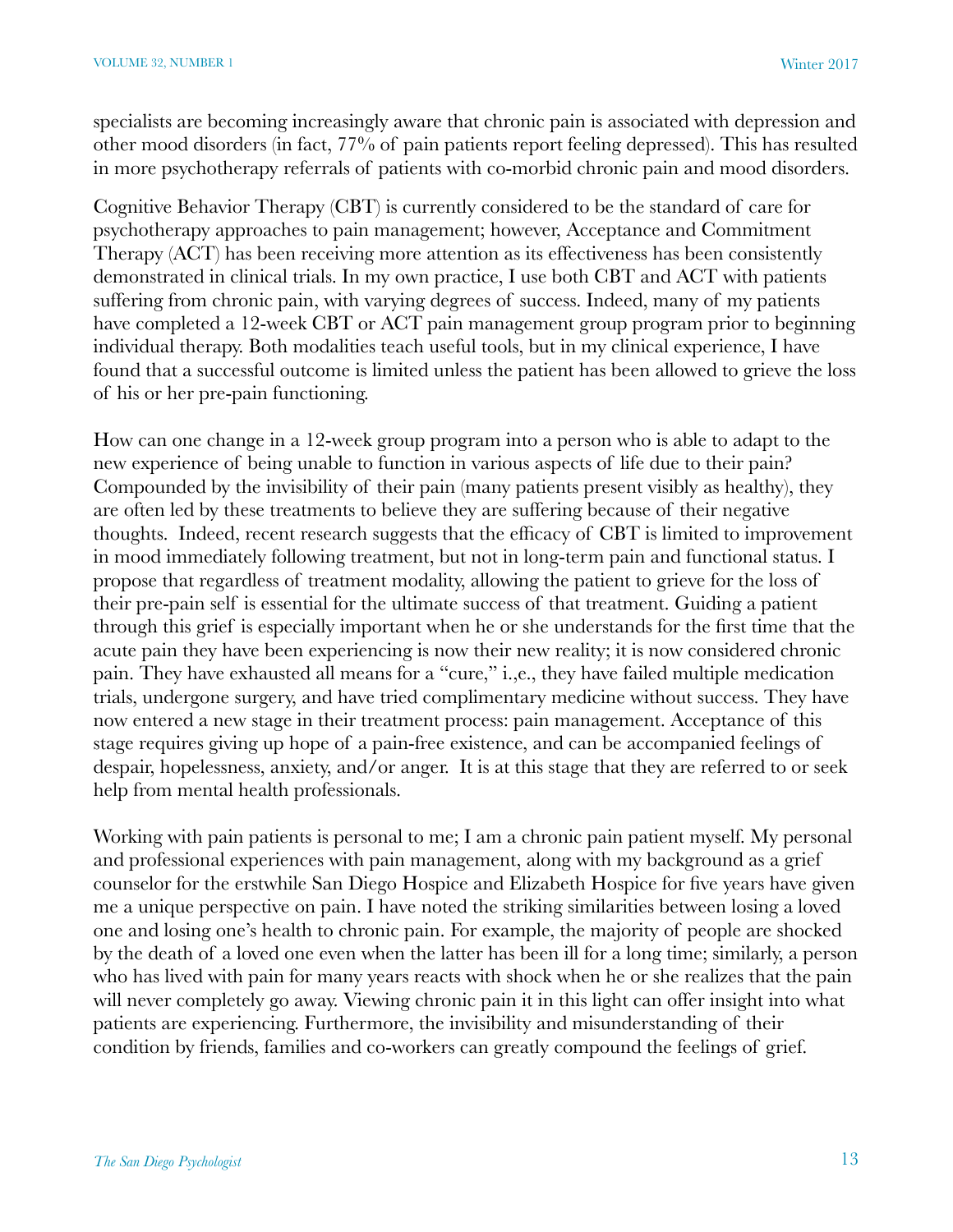The view of grieving put forth by J. Worden (Worden, 1991; 2011) is widely accepted by experts in grief counseling as the most comprehensive description of the grieving process, often referred to as Worden's Tasks of Mourning. The process includes (1) an acceptance of the reality of the loss, (2) experiencing the pain of grief, (3) adjusting to the environment with the deceased missing, and (4) withdrawing emotional energy and reinvesting it in other relationships. The most widely cited model of "the stages of mourning" is that proposed by Elizabeth Kubler-Ross, wherein a person sequentially experiences denial, anger, bargaining, depression, and acceptance, in that order. Kubler-Ross's model seems to more accurately describe the experience of patients with terminal illness rather than mourning. An important distinction in Worden's tasks of mourning and the Kubler-Ross model is that the former focuses on simultaneous processes while the latter describes sequential processes. Both models can be useful in guiding a pain patient process his or her emotions regarding chronic pain.

My proposed approach also takes into account Maslow's Hierarchy of Needs (Maslow, 1971; starting with basic physiological needs, followed by the need for safety, love/belonging, esteem, and self-actualization). It helps to understand many of the hurdles chronic pain patients have to overcome. How do they become their best selves? Most people struggle with this, without the basic health of body being compromised. For example, chronic pain can lead to loss of employment; this complicates the grieving process significantly, making it difficult to move forward and adapt to the new reality. Patients may suddenly find themselves struggling with *safety* (security of body, of employment, of resources, of the family, of health, of property). When *safety* comes up over and over through treatment, it can sabotage movement in other areas of life; *love/belonging, esteem*, and finally *self-actualization.*

#### *Adapting the tasks of grieving to the experience of chronic pain*

 My own approach to pain management combines aspects of Worden's Tasks of Mourning, a version of Kubler-Ross's model adapted to the grief of chronic pain (Martin, J., 2015), and "Maslow's Hierarchy of Needs. I have found that presenting these "stages" to patients helps normalize their experience and works as a guide for treatment. I present the following summary to my patients:**Accepting the reality of the loss:** What is acceptance of chronic pain? Acceptance can be defined as a way of addressing an unchangeable situation or a life experience. It is not the same as defeat, helplessness, quitting, or resigning to a life of unhappiness, struggle, or misery. Accepting that you have pain (or that your pain is true and believable) is different than giving up all hope. Denying that your pain is not chronic may delay the grieving process, and in turn, delay adapting to this new life experience.

*1.* **Experiencing the pain of the loss:** Anger is a necessary stage in the healing process. Feelings of anger may seem endless, but they will begin to subside and make way for healing. Your anger may extend to your doctors, family, friends and loved ones. Thoughts such as, "This isn't fair! I didn't do anything to deserve this!" or "Just give me something that will make me feel better!" are common. Similarly, feelings of emptiness and grief are profound and seemingly endless; while sadness is a normal response to a lifealtering situation, with chronic pain patients, it commonly turns into clinical depression. There is research indicating that depression that was pre-existing before the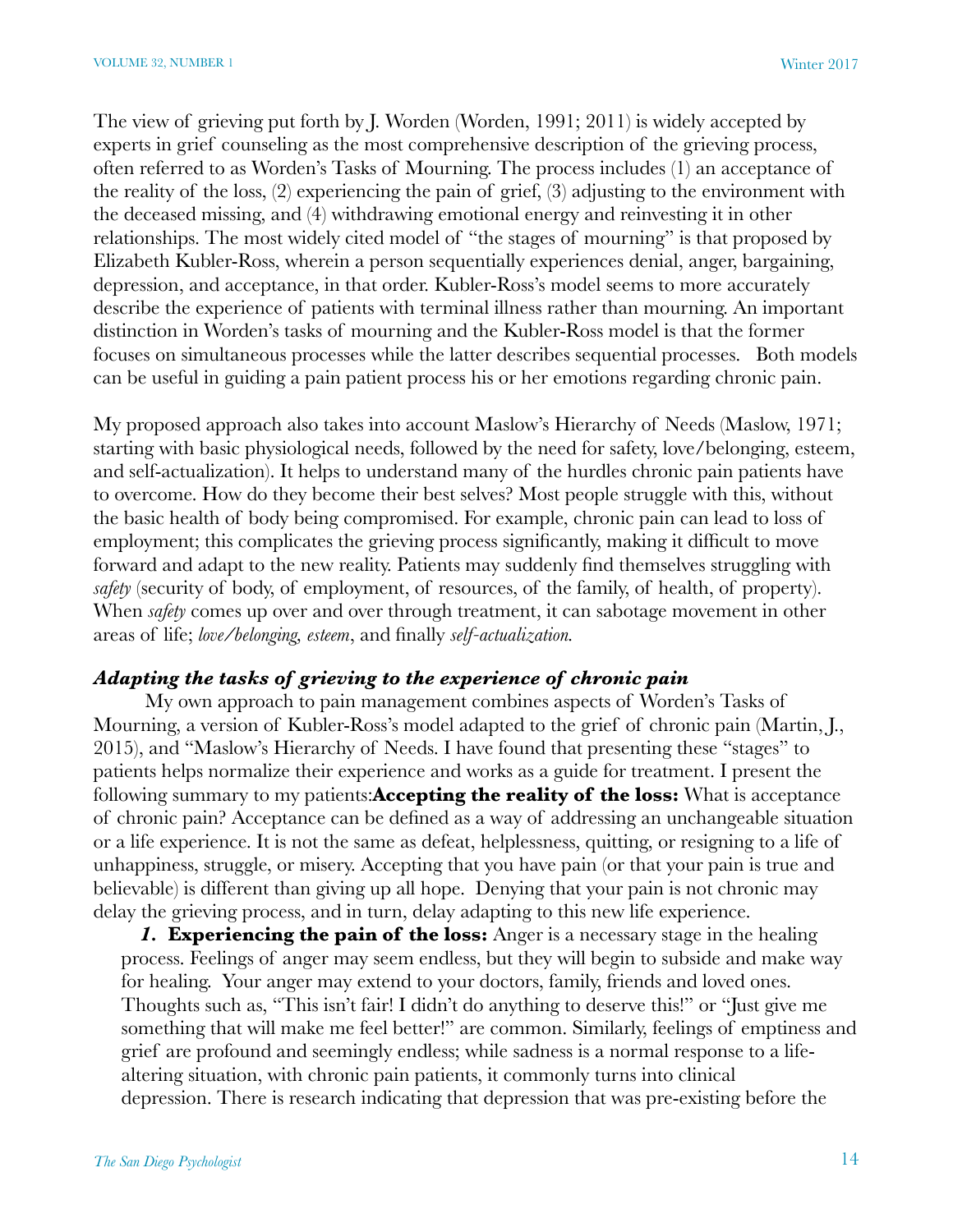occurrence of a stressful event, or brought on by the onset of the event yields similar functional changes to the human brain. Furthermore, functional neuroimaging studies have demonstrated that brain regions implicated in chronic pain are the same as the ones implicated in depression. As with depression, anxiety about the future in terms of financial security, medical bills, social expectation, etc. can be common. Professional help in the form of individual or group therapy, or even a peer-led support group can be a helpful way to cope with these feelings.

*2.* **Adjusting to a life with chronic pain***:* Having a chronic condition is almost always accompanied by loss. Learning coping skills to manage the pain can help rebuild self-esteem and relationships. ACT can help with finding a way to live a fuller life despite the pain. CBT can help with restructuring negative thoughts to adaptive thoughts, .e.g., it can help eliminate thoughts that begin with "never," "should," or "always". This stage corresponds with Maslow's *Esteem* and *Love/Belonging*.

*3.* **Moving Forward:** The final stage of adapting to a new life consists of reevaluating short and long term goals and what that means for the future. This involves setting daily goals that are realistic and redefining career and relationship goals so they are sustainable. For example, having a profession that is physically demanding will need to be replaced by one that is less so, and accommodates one's pain. Similarly, relationship roles and functions may need to be redefined, i.e., being a husband/wife/daughter/mother may look different than before the onset of the pain. Thus, defining what one can do versus cannot do can go a long way toward helping patients with chronic pain see the pain as only one aspect of a life that has meaning and purpose. This stage, thus, corresponds to Maslow's hierarchy of *Self-Actualization*. Self-Actualization is not easily attainable by anybody, but is especially by those with issues of *safety/security.* Chronic pain sufferers often have health issues, and can also have uncertain job or financial security. Refocusing one's energy from the losses to what is still possible can help them move toward a fuller life.

#### Medical Marijuana for Pain Management

*by* Julie Kangas, Ph.D.

The American Academy of Pain Medicine can trace back the use of cannabis as a treatment of pain for longer than recorded history. In 1996, California became the first state to legalize medical marijuana, but national legal prohibitions and the complex pharmacology of cannabis have slowed the progression of empirical evidence and standardization for clinical use. Despite the delays to research, there is evidence to suggest that 10-15% of people who attend treatment at a chronic pain clinic also use marijuana as part of their pain management. The number of patients using marijuana for pain grows when we consider how common it is for patients to self-medicate or decline to report use. In this article, I will answer common questions regarding the utilization of cannabis for pain management.

#### *How does it work?*

One difficulty in studying and standardizing cannabis for medical use is that there are more than 60 pharmacologically active cannabinoids in marijuana; therefore the exact mechanisms of its efficacy are still unclear. These many cannabinoids activate receptors in the brain, spinal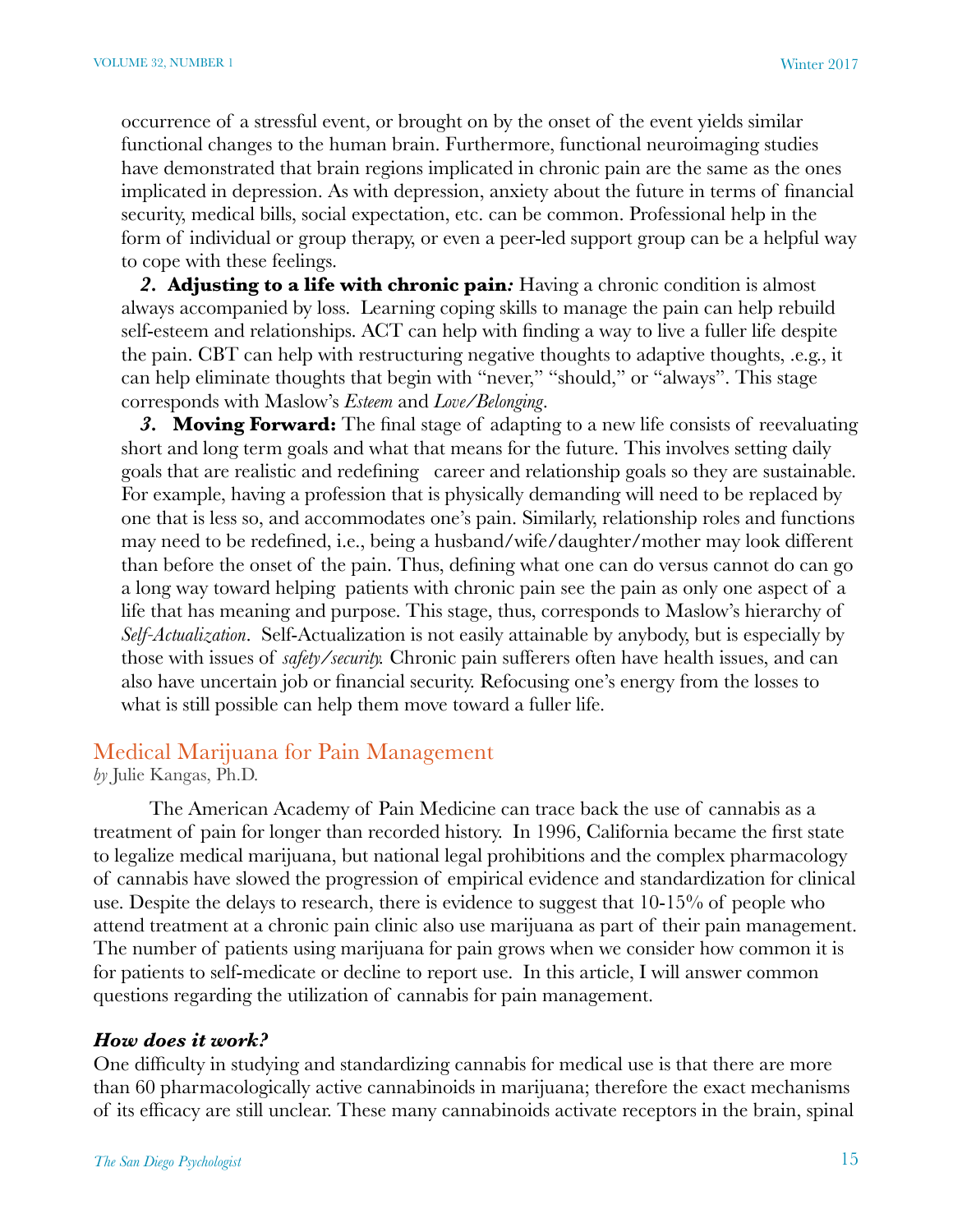cord, peripheral nerves, and immune system, explaining why it can be effective in treating both pain and inflammation. Different active components are beneficial for different types of symptoms. The two primary cannabinoids are tetrahydrocannabinol (THC) and cannabidiol. The THC component can produce euphoria and psychosis. Cannabidiol is not psychoactive, but it may have antianxiety and antipsychotic effects. This ratio between THC and cannabidiol is important for patients to know, and marijuana types are specifically engineered to hold different ratios.

#### *What are the benefits of marijuana over other medications?*

While marijuana does have side effects (discussed below) it can be used beneficially to reduce the more dangerous side effects of other medications for pain management. There is currently a national epidemic of opioid abuse, and patients may choose to use cannabis insteadof opioids or in addition to opioids. Cannabinoids do not bind to opioid receptors, so concurrent use is a safe option. Evidence suggests that using cannabis in addition to prescribed opioids can prevent tolerance and withdrawal from opioids as well as enhancing the effectiveness of both therapies. Even for milder pain or in cases where opioids are not prescribed, cannabis can replace non-steroidal anti-inflammatory drugs (NSAIDS) in order to avoid the negative side effects of gastrointestinal ulceration and bleeding.

#### *What is the evidence of its efficacy?*

Cannabis has been seen to be effective to varying degrees for several types of chronic pain. For example, neuropathic pain is typically a difficult kind of pain to treat because it is caused by damage to the somatosensory nervous system. Neuropathic pain is often compared to a dysfunctional alarm system. Where other pain would be compared to a fire alarm that is triggered by an actual fire that needs to be addressed, neuropathic pain is an unhelpful and annoying alarm that you can't turn off. Neuropathic pain is thought to be at least partially caused by a dysregulation of the body's endocannabinoid system, explaining why marijuana is seen to be a particularly effective treatment.

There is also evidence of cannabis being effective for chronic pain resulting from multiple sclerosis and paraplegia. Additionally, the many effects of cannabis beyond pain relief (e.g., euphoria, increased appetite) are especially beneficial for people with complex disorders such as AIDS or cancer. Musculoskeletal pain and migraine pain are less researched, but there is evidence that cannabis can influence the pain pathways of those disorders by reducing hyperalgesia, which is heightened pain sensitivity.

#### *How can my patients use it in a safe and legal way?*

Unfortunately there are only two FDA–approved, synthetic cannabinoids available in the U.S., dronabinol and nabilone, and these are approved only for reducing nausea. The benefit of an FDA-approved cannabinoid is that the doses are highly standardized and well understood. Most patients use botanical, rather than synthetic, cannabinoids for chronic pain, meaning there could be variability in the dosing and unknown side effects due the large number of pharmacologically active components. There are some preparations of cannabinoids